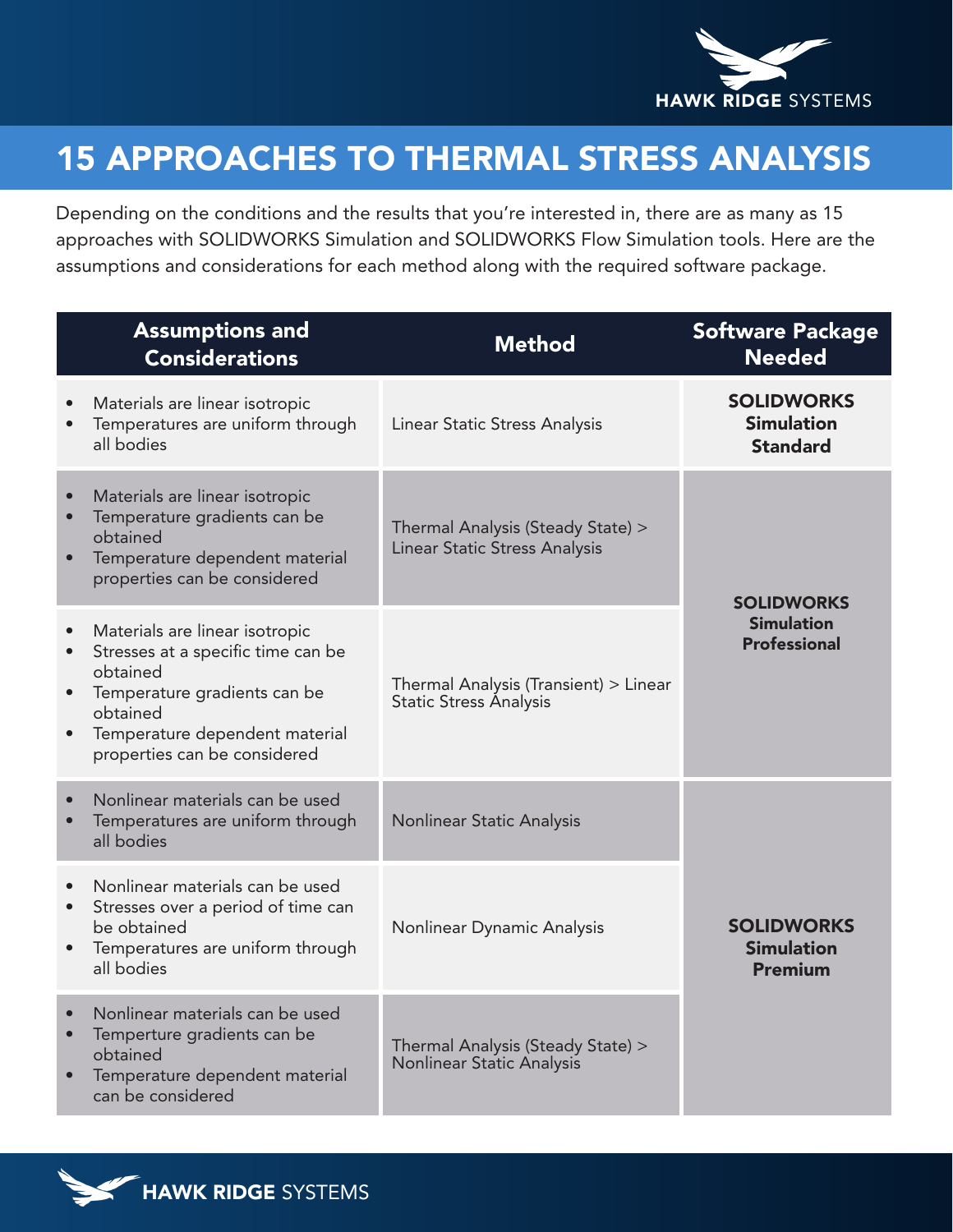| <b>Assumptions and</b><br><b>Considerations</b>                                                                                                                                                                                        | <b>Method</b>                                                            | <b>Software Package</b><br><b>Needed</b>                  |
|----------------------------------------------------------------------------------------------------------------------------------------------------------------------------------------------------------------------------------------|--------------------------------------------------------------------------|-----------------------------------------------------------|
| Nonlinear materials can be used<br>Stresses at a specific time can be<br>obtained<br>Temperature gradients can be<br>obtained<br>Temperature dependent material<br>properties can be considered                                        | Thermal Analysis (Transient) ><br>Nonlinear Static Analysis              |                                                           |
| Nonlinear materials can be<br>considered<br>Stresses over a period of time can<br>be obtained<br>Temperature gradients can be<br>obtained<br>Temperature dependent material<br>properties can be considered                            | Thermal Analysis (Steady State) ><br>Nonlinear Dynamic Analysis          | <b>SOLIDWORKS</b><br><b>Simulation</b><br><b>Premium</b>  |
| Nonlinear materials can be<br>considered<br>Stresses over a period of time can<br>be obtained<br>Temperature gradients can be<br>obtained<br>Temperature dependent material<br>properties can be considered                            | Thermal Analysis (Transient) ><br>Nonlinear Dynamic Analysis             |                                                           |
| Materials are linear isotropic<br>Temperature gradients can be<br>obtained<br>Fluid flow effects can be considered<br>Temperature dependent material<br>properties can be considered                                                   | Flow Simulation (Steady State) ><br><b>Linear Static Stress Analysis</b> | <b>SOLIDWORKS</b><br><b>Flow Simulation</b>               |
| Materials are linear isotropic<br>Stresses at a specific time can be<br>obtained<br>Temperature gradients can be<br>obtained<br>Fluid flow effects can be considered<br>Temperature dependent material<br>properties can be considered | Flow Simulation (Transient) > Linear<br><b>Static Stress Analysis</b>    | <b>SOLIDWORKS</b><br><b>Simulation</b><br><b>Standard</b> |